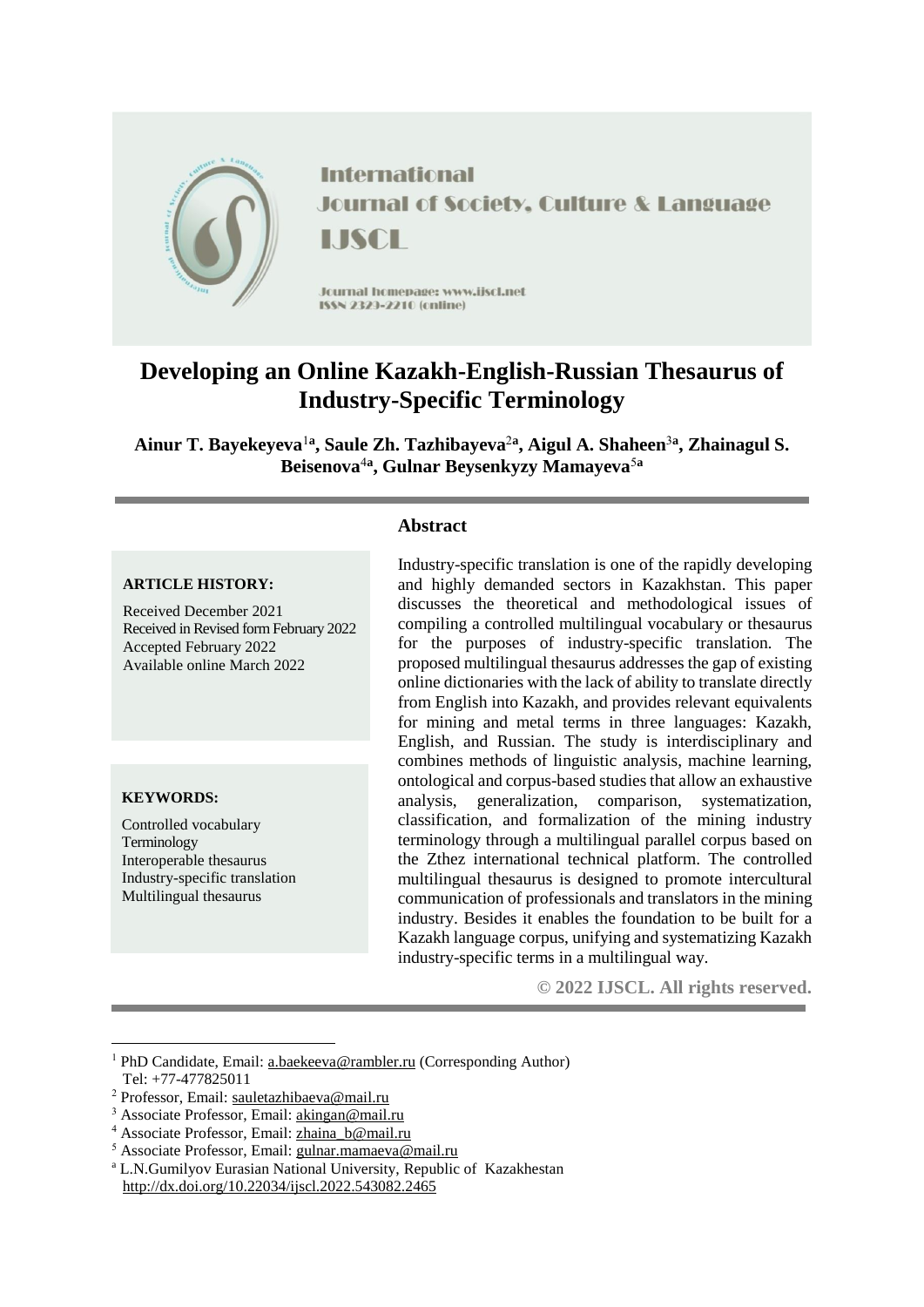# **1. Introduction**

There has been an increased interest in issues related to intercultural communication within specific professions (Bloschchynskyi et al., 2021). Industry-specific translation (IST) serves as a cross-subject science between theory and practice in translation for industryspecific terminology, especially due to the impact of the ongoing global pandemic on the world's economy and other related industries, including translation services. State bodies and ministries, educational establishments, and schools and universities have turned home to offices, so the need for online resources has significantly increased. At the same time, IST is one of the most difficult and laborious translation services that requires translators' high qualifications and knowledge of a certain subject area. A technical translator needs to be extremely aware of high language acquisition and academic writing skills and have a good sense of both the Source Language (SL) and Target Language (TL); the core requirements rely especially on gaining depth in the knowledge and skills of technical thinking and terminology.

The innovative technologies applied in translation studies implementing the objectives of the State Programme "Digital Kazakhstan" are forcing Kazakhstan's translators, linguists, Turkologists, and industry-specific terminologists to make a new quantum leap. In the digitalization period, it is important to create a new generation of dictionaries that meet modern topical challenges. One of these dictionaries is a controlled multilingual vocabulary or thesaurus on subject areas jointly developed by linguists and experts in technology information corresponding to the subject fields. Industry-specific terms in the Kazakh language are urgently needed to fix, regulate, and identify semantic equivalents in Russian and English. Thesauri in various subject areas are necessary for quick information retrieval with the accurate semantic translation of industry-specific terms not only for translators but also for all interested experts.

The mining industry has received a new development impetus since Kazakhstan gained independence. Many metallurgical plants and complexes started applying modern advanced technologies for exploration, geology, production, and processing. The terminological

base of mining and metal terms has been enriched with new terms related to technological processes, while the original Turkic Kazakh terms have become less used. At the same time, the mining and metallurgical industry, as well as the professions associated with them, occupies a special place in the Atlas of New Professions and Competencies of Kazakhstan. The Terminological Committee of Kazakhstan carries out activities to arrange new terms in all sectors and industries, publishing hardcopy Kazakh-Russian terminological dictionaries. However, industry-specific terms are not always correctly interpreted by linguists and translated into Kazakh or Russian. Moreover, the translation of terms is often not accurate, with a variety of synonyms that make it difficult for the translator to understand and choose only the one semantically correct equivalent.

Therefore, one of the important objectives of this research is to systematize new international terms and document language material related to the Turkic lexical layer in a modern interoperable platform. In this regard, the study of Kazakh mining and metal terms is of particular relevance. Mining terminology was first adopted and developed by Satpayev in 1957. However, since then, the terminological base has not been regularly and systematically updated. Modern Kazakh mining and metal terms have been enriched by international terms that do not reflect their semantic content. Satpavev´s approach to compiling Kazakh terms is artificial and leads to a functional limitation of their use in practice. Now, we have to be ready for modern challenges and create terminological dictionaries based on the semantic concepts in various knowledge fields, one of them being the mining industry.

Translating technical texts for industries is now one of the most popular types of translation services in Kazakhstan. This type of translation has a number of features. First of all, it requires not only the knowledge of industry-specific terms applied in a certain subject area, e.g., the mining and metallurgical industry, but also of related areas such as geology, enrichment, beneficiation, refinement, and so forth. Besides, the technical translator must focus on mining and metal terms in a general way and offer clear, exact details in exploration, development, enrichment and beneficiation, equipment and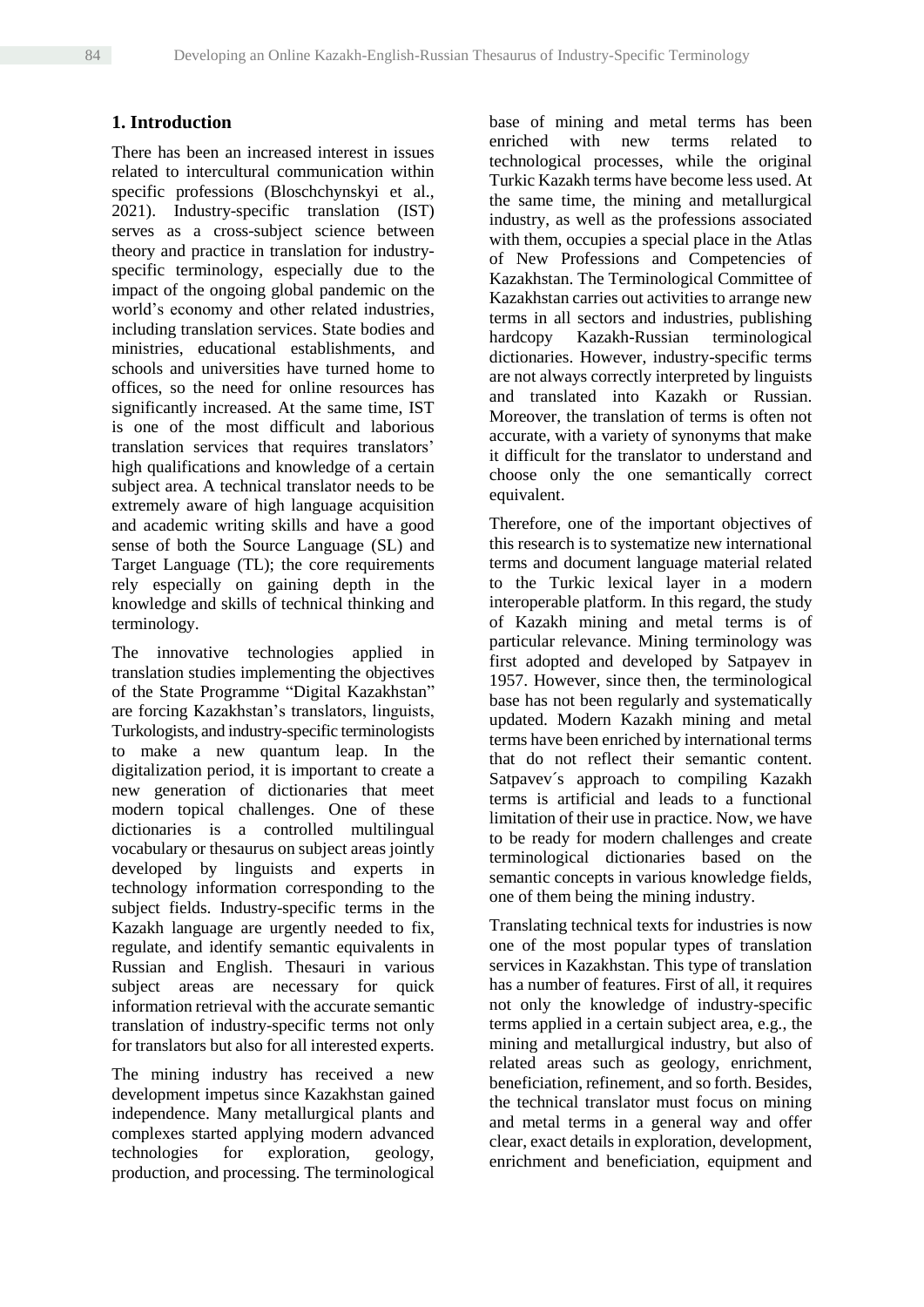technology, and other issues of the mining industry.

The role of the Kazakh language in science and technology texts remains in the shade since Russian is the dominant language for IST. In addition, modern controlled interoperable thesauri are usually monolingual, so the lack of English-Kazakh and Kazakh-English dictionaries in subject areas is a serious problem for professionals and translators. Thus, when searching in online dictionaries, the absence of trilingual options, i.e., English-Russian-Kazakh creates difficulties, not only for professionals and translators but for all Automated Information System (henceforth AIS) users in related industries. Many trilingual industryspecific dictionaries are available only in hard copy, and in the current pandemic situation, all AIS users should be given an equal opportunity to access these dictionaries regardless of their location. Therefore, there is an urgent need to create a systematized controlled multilingual and interoperable thesaurus to promote communication and interaction between professionals, translators, and AIS users in industry-specific areas and to offer them a way to freely use special terminology, provide adequate translation in specific subject areas, and find the necessary data related to a particular industry-specific term without having to search several dictionaries for the relevant information and accurate terminology in order to avoid misunderstanding and mistranslation.

Rapidly growing economic cooperation in Kazakhstan makes it necessary to enrich the terminological base with various new terms denoting technology and equipment. Direct English-Kazakh translation occurs very rarely. For this reason, creating a new generation of dictionaries will enhance opportunities for Kazakhstan's translation services and strengthen the status of this language as a state one.

The purpose of this investigation is to explore the terminology of the mining industry and compile a controlled Kazakh-English-Russian multilingual thesaurus related to this subject area. The analysis of issues related to thesauri is a new interdisciplinary study at the intersection of translation studies, computational linguistics, Turkology, terminology, and information technology. This interdisciplinary and crosssubject research has the following objectives:

- to study the ways of forming Kazakh mining and metal terms;
- to identify and document the common Turkic layer of vocabulary in Kazakh mining terminology;
- to systematize new international terms that are actively enriching the terminological base of Kazakh industry-specific terms; and
- to identify semantic equivalents in translating special terms into English and Russian.

This paper considers more than 10,000 Kazakh mining and metal terms provided by the Terminological Committee of Kazakhstan. The proposed multilingual thesaurus is shown to provide relevant equivalents of three languages in one data scheme: Kazakh, Russian, and English. The paper demonstrates the use of the controlled multilingual thesaurus in the Digital Library (DL) that enables the user to search for a faithful translation of industry-specific terms. This also lays the groundwork for the future development of the Kazakh-language corpus and for the unification and systematization of industry-specific Kazakh terms in a multilingual way.

# **2. Theoretical Framework**

## **2.1. Industry-Specific Translation**

Translation of scientific and technical literature differs greatly in translation methods from those of literary works. A literary translator may be perceived as a portrait painter who aspires to portray rather than show a photographic similarity (Bayekeyeva et al., 2020). Scientific and technical translators' quality work depends mainly on the vocabulary (terminology), which tends to be univocal and have ready-made equivalents, and on the use of language style to transfer image accuracy (Franco, 2004). It can be said that fiction translation is associated with the field of art, while technical translation refers to the field of science.

IST starts from developing a special terminological base, which is why a thesaurus in the DL is compiled to solve the industry term systematization. Bayekeyeva et al. (2020) define the DL as "a system for managing structured cataloged collections that provides a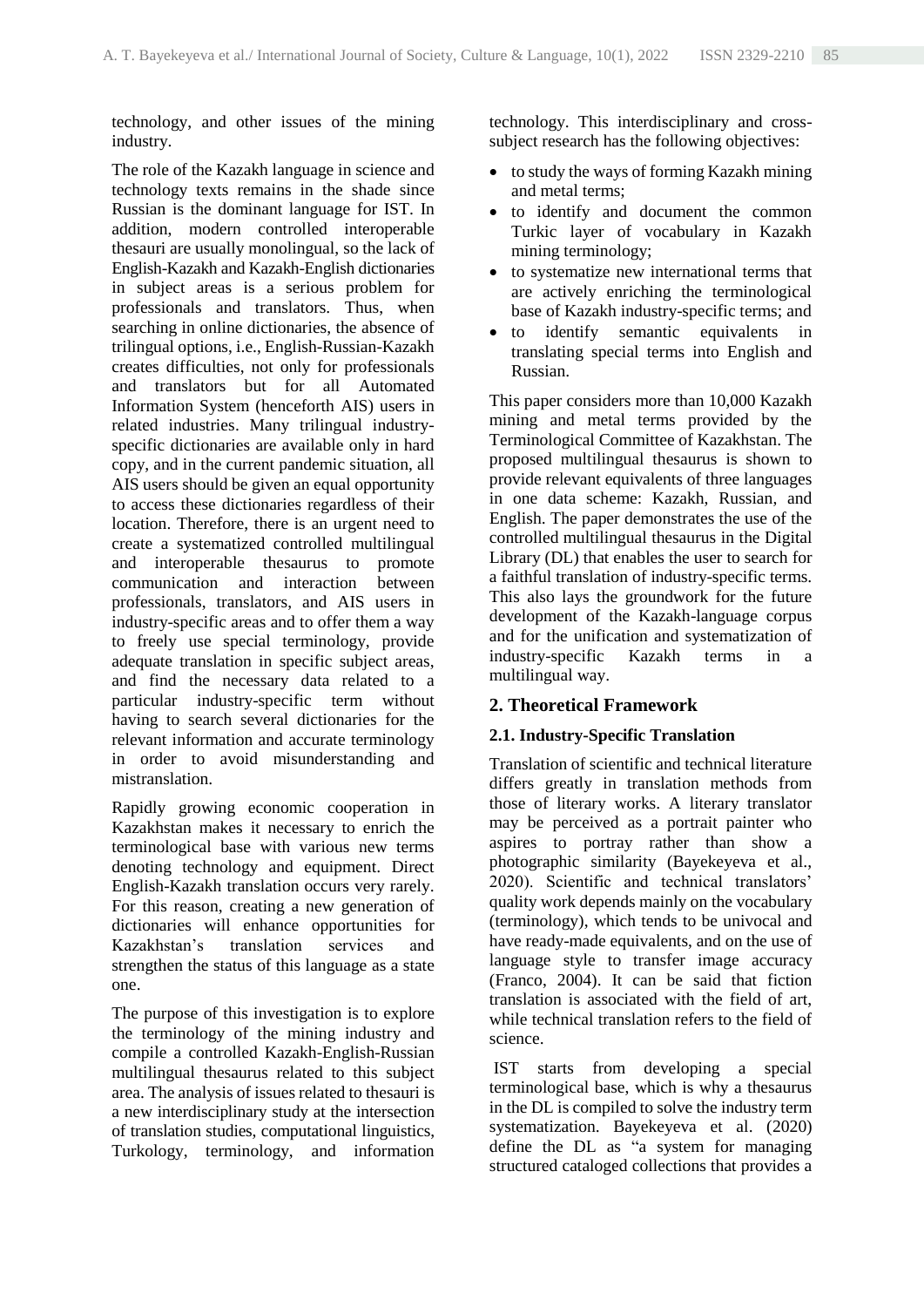comprehensive search of dissimilar digital resources" (p. 1870). In this sense, the major purpose of compiling a thesaurus is directly related to information support in scientific research and translation activities; it also has to do with the formation and development of its own IST electronic resources through the interoperable management of publications and bibliographies. Bayekeyeva et al. (2020) discuss the theoretical and methodological issues of compiling a multilingual thesaurus for conducting IST in the mining industry. They describe the facts which translators deal with for providing adequate translation when facing industry-specific terms in real texts.

## **2.2. Diachronic Analysis of Traditional Dictionaries of Industry-specific Terms**

Practical, empirical preconditions for the systematization of industry terms began in the 1920s, and this is evidenced by the systematization and publication of various industry terms in dictionaries directly related to the development of scientific and technological progress in Europe; for instance, see Fay (1920).

Terminology, which involves the study and compilation of terms belonging to specific fields, has attracted the attention of many Kazakh scholars such as Kaidarov (1993), Baitursynuly (2009), and Aitbayuly (2013). The theoretical and practical aspects of forming industry-specific terms have been investigated by domestic terminologists, among them Abdіrasіlov (1999), Isakova (2000), Kaliuly (2008), Beisenova (2011, 2014), and Kurmanbayuly (2014), as well as foreign linguists Lotte (1961), Reformatsky (1961), Cabrė (1998), Leichik (2009), and Superanskaya (2012). All these researchers in terminology noted the need to arrange industryspecific terms and made attempts to compile traditional dictionaries.

The development of terminology is an independent scientific field that studies the basis of branch translation in linguistics terms and dates back to the 1930s (Cabre, 1998). Due to the rapid development of industrialization, industry-specific terms began to form in the Kazakh and Russian languages. Before the emergence of multilingual dictionaries of Kazakh industry-specific terms, the first dictionaries were compiled in short versions or glossaries by Omarov (1923) in *Physics subject words*, and Karatyshkanov (1927) in *Subject*  *terms*; they were published in Orenburg, Moscow, and Kyzylorda. In this sense, bilingual dictionaries of Russian/Kazakh industryspecific terms began publishing *Russian-Kazakh military words* (1926), *Dictionary of names* (1931), *Terminological dictionary* (1931), and *Terms of the Kazakh language* (1935).

More than 150 terminological dictionaries were published in Kazakhstan from 1940 to 1990. Between 1991 and 2003, more than 100 dictionaries were compiled and published, such as *Explanatory dictionary of the Kazakh language* published 1974–1986, *Phraseological dictionary of the Kazakh language* (1977), *Russian-Kazakh dictionary of terminology* (Ámіrbaev et al., 1959), *Dictionary of the Kazakh language* (1999), and the *Dictionary of Turkic languages* [\(Oztopcu](https://www.routledge.com/search?author=Kurtulus%20Oztopcu) et al., 1996).

In the second half of the 20th century, from 1959 to 1995, other Russian-Kazakh terminological dictionaries were developed relating to various subject fields different from the mining industry, such as geology (Mashanov et al., 1960), mechanism and machinery (Joldasbekov & Ábdіrahmanov, 1968; Serıkbaev et al., 1974), chemical terms (Bіrіmjanov & Omarov, 1974), agricultural mechanization (Myńbaev et al., 1983), water engineering terms(Ábdіrahmanov & Manabaev, 1991), hydrogeology and engineering geology (Sydyqov & Qabıev, 1993), and theoretical mechanics (Joldasbekov & Saǵıtov, 1994).

Furthermore, during this time, there also were Russian-Kazakh dictionaries for the mining industry, specifically on metallurgy (Ábdіrahmanov & Býketov, 1959) and physics (Bakaev et al., 1962; Mashanov et al., 1959). In the 2000s, a 31-volume series of 155.000 words of Russian-Kazakh and Kazakh-Russian industry-specific terminological dictionaries were published and approved by the Terminological Committee (Kurmanbaiuly & Sapina, 2004). There were also dictionaries and thesauri related to architecture and construction (Qulmanov, 2009), information systems (Ilyasova, 2010), ship construction (Koyanbayev & Sabirova, 2013), polygraphic terms (Medeubekuly et al., 2013), legal terms (Omashuly, 2013), post terms and phrases (Toksanbay, 2013), veterinary terms (Djanabekov & Djanabekova, 2013), oil and gas terminology (Makhambet, 2015), and mass media and telecommunication terms (Tursyn,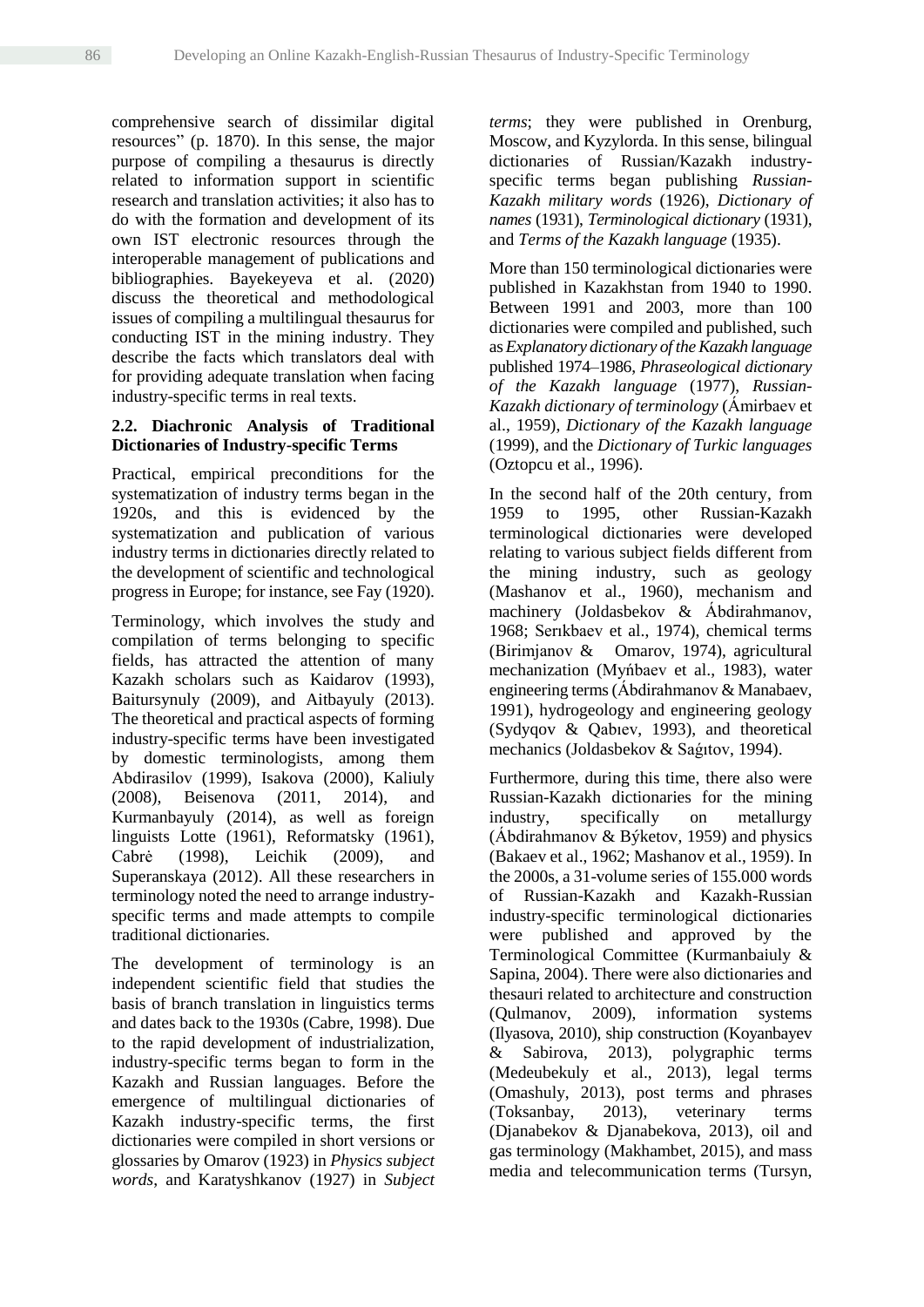2015). However, in spite of the recent development in the mining industry, no new dictionaries of mining and metal terms have been published for almost two decades.

## **2.3. Kazakh-language Corpus and Thesaurus Compilation**

In recent years, the Kazakh language has become an object of major concern to linguists. Several scholars have attempted to make up a corpus of the Kazakh language that would be of great significance in natural language processing tasks, including information retrieval and machine translation. One of the first attempts to compile a Kazakh corpus was made in 2013; it contained more than 135 million words belonging to five different stylistic genres (Makhambetov et al., 2013). Rakhimova and Zhumanov (2017) created a multilingual parallel corpus of general words in the Kazakh, Russian, and English languages using the Bitextor application and demonstrated how dictionaries could be enriched with new words without special linguistic knowledge.

Numerous researchers have contributed to the informatization of natural language processing of the Kazakh language. Thus, Altenbek and Sun (2010) applied N-gram model methods and rule-based methods to extract noun phrases from Kazakh-language texts. Bekbulatov and Kartbayev (2014) focused on the internal morphological structure of Kazakh sentences and statistically demonstrated the impact of morphological preprocessing on the quality of Kazakh-English machine translation. Tukeyev and Karibayeva (2020) constructed a system of Kazakh word endings for effective morphological segmentation. Automated processing tools and algorithms were developed for the KazNLP platform to deal with texts in the Kazakh language (Yessenbayev et al., 2020).

Despite the rapid development of translation theory, mining and metal terminology have not been given due attention. The uniqueness of the Kazakh language in rubrics of online industryspecific terminology is manifested in the fact that the original Kazakh terms of the mining industry constitute a rich lexical layer for providing the names of metals and minerals. New, borrowed international terms normally indicate the names of equipment and technologies. In English and Russian, instead of industry-specific terms, as a rule, abbreviated forms of nomenclature of chemical elements

are frequently used, e.g., Au, Ag, Cu, Fe, Zn, etc. When translating scientific and technical documents, such as industry-specific texts in Kazakh, Russian, and English, written documentation with certain additional features is needed. This study suggests using a controlled vocabulary or thesaurus for translation purposes.

A *thesaurus* is a comprehensive online dictionary of industry-specific terms, compiled in an interoperable system with links, which includes several types of dictionaries such as a glossary, bilingual dictionary, multilingual dictionary, synonymic dictionary, and terminological dictionary. It is one of the major tools in translation theory and practice, particularly in compiling various dictionaries and glossaries for specific fields and purposes, which require the participation of a wide range of professionals in linguistics, information technology, related branches of science and technology, and so forth. The compilation of monolingual thesauri of special terminology has been considered by a number of researchers in various scientific areas. Aleshinskaya and Albatsha (2020) focused on methodological issues and suggested a cognitive model of compiling a monolingual terminological thesaurus in computer science. Heiradi et al. (2020) compiled a corpus of academic words belonging to the pharmacy domain. Niyazbek and Talp (2019) contributed to the construction of a Kazakh terminology recognition platform in information technologies through a conditional random field and manual modification. Aitim et al. (2020) developed a complex methodology for generating a completely automatic thesaurus of Kazakh-language specialized vocabulary that would increase the effectiveness of natural language processing.

A *controlled dictionary* is an interoperable dictionary that meets professional requirements for information retrieval and machine translation. The issues of creating a controlled thesaurus of the Kazakh language have been studied by domestic and foreign scholars in various aspects. Kazakh-English parallel models and constructions have been studied and adopted for machine translation. For example, Kartbayev (2015) attempted to improve random Kazakh-English parallel corpora in terms of phrase tables by reducing the word alignment error rate. In methods of extending machine translation resources, Rakhimova and Zhumanov (2017) demonstrate how transfer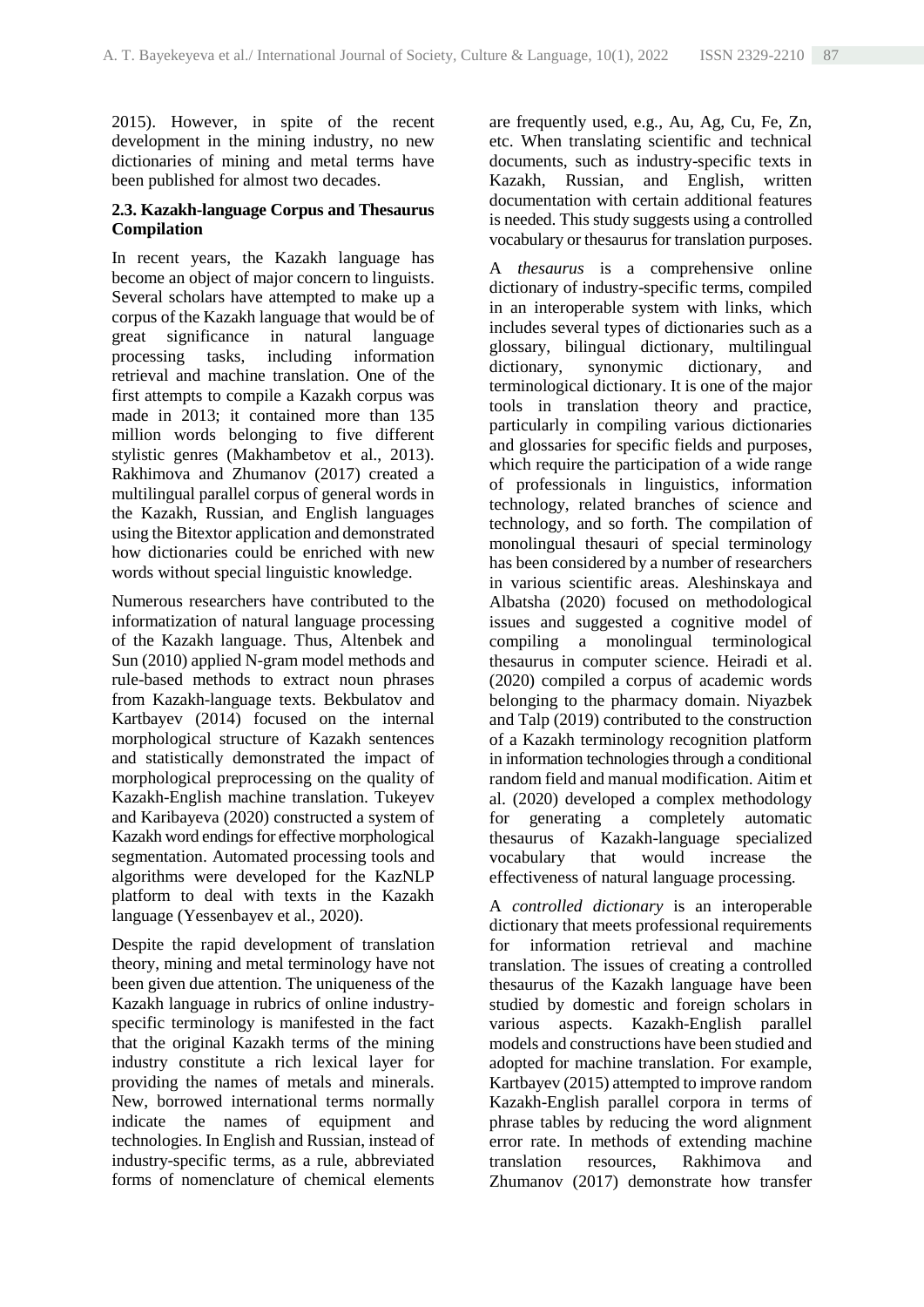rules can be automatically learned from a parallel corpus. Two parallel Kazakh-English corpora KAZNU and WMT19 were explored in terms of solving the problem of unknown words for neural machine translation (Turganbayeva and Tukeyev, 2020). Akhmed-Zaki et al. (2021) developed several preprocessing tools to generate word forms and handle morphological ambiguity.

The problems of creating bilingual and multilingual thesauri have been investigated by a number of researchers such as Ahmad and Gillam (2005), Mansurova et al. (2017), and Niyazbek and Talp (2019). They focused on designing and developing a media-corpus for the Kazakh language and for recognition systems. Moreover, grammatical, syntactical, and lexicological issues have been studied from the perspectives of the parsing model of Kazakh sentence structure (Sharipbay et al., 2019; Yerimbetova, 2016) and Kazakh morphology (Yelibayeva et al., 2019). Creating a controlled multilingual thesaurus, including Turkic languages, has been considered for ontology in information technology (Fedotov et al., 2016; Sambetbayeva et al., 2016). Thesauri in modern applied sciences such as WordNet, EuroWordNet, or Wiktionary linguistic resources describe the relationship between lexical meanings of natural language as a hierarchical system of synonymic groups, i.e., synsets (Tussupov et al., 2016).

The review of all this scientific literature inherent to the research topic of this paper reveals that a comprehensive study of mining and metal terms in multisystem languages has not been previously conducted, and as the evidence suggests, it is extremely necessary. So far, multilingual online thesauri researches of mining industry-specific terms have been developed neither in Kazakhstan nor abroad. In this respect, it is of the utmost significance to compile a controlled multilingual Kazakh-Russian-English thesaurus for the mining industry that would be of practical value in translation.

## **3. Methodology**

#### **3.1. Materials**

To ensure industry-specific terms in mining and metal from Kazakh, Russian, and English, it was decided to use the universal Integrated Distributed Information System (IRIS) to

compile the thesaurus developed by the Institute of Computer Technology and Science of the [Siberian branch of the Russian Academy](https://www.multitran.com/m.exe?s=Siberian%20Branch%20of%20the%20Russian%20Academy%20of%20Sciences&l1=1&l2=2)  [of Sciences](https://www.multitran.com/m.exe?s=Siberian%20Branch%20of%20the%20Russian%20Academy%20of%20Sciences&l1=1&l2=2) in 1998 (Fedotov et al., 2016).

#### **3.2. Procedure**

This section describes all the steps used to identify, systematize, and compare mining terms for the controlled thesaurus.

The first step is the material selection drawn from a sample of Kazakh terms belonging to the mining industry. More than 10,000 units were selected from bilingual and multilingual Kazakh industry-specific dictionaries (Termincom.kz). The equivalent translation term is based on data from multilingual industry-specific dictionaries (Qudaibergenov, 2009) and English-speaking countries (Fay, 1920; Hornby, 1995; Encyclopedia Britannica, 1998), as well as online resources such as Sozdik (https://sozdik.kz/) and Termincom [\(http://termincom.kz/termins\)](http://termincom.kz/termins).

The second step is parsing the website and compiling and saving information easily (Khairova et al., 2019) in the analysis of digital sources for terminological and industryspecific dictionaries. The most actively used sites for Kazakh translation are Multitran (https://www.multitran.com/), Sozdik (https:// sozdik.kz/), and Termincom (http://termincom. kz/termins). This study shows the challenges that Kazakh translators face when translating mining industry terms to Russian and English.

The third step is related to the analysis of the collected data using the Zthes data scheme. This is a family of specifications that enables the representation of thesauri and facilitates interoperability for applications dealing with thesauri [\(http://zthes.z3950.org/\)](http://zthes.z3950.org/). This tool also enables the creation of a thesaurus for the mining industry that unifies and systematizes industry-specific Kazakh terms in conformity with the requirements of modern interoperable thesauri. Thus, the interoperability is shown as an easily integrated way to communicate in the other language that really helps describe and provide Russian and English equivalents, as well as classify the terms into relevant topics using related rubrics and associated relations in a hierarchical order.

#### **3.2. Compiling an Industry-Specific Thesaurus**

The research is mainly based on linguistic analysis methods that enable the creation of an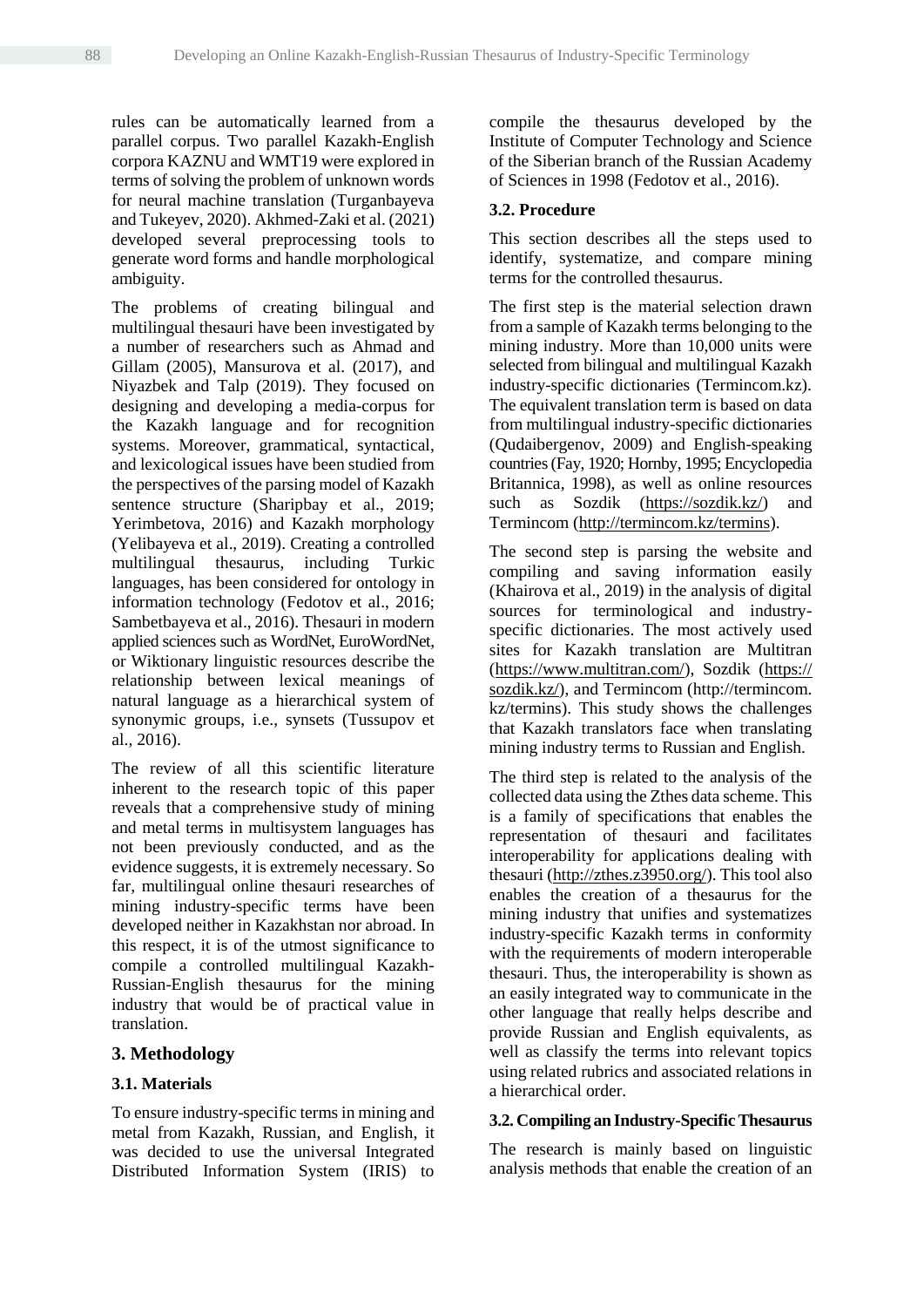exhaustive analysis, generalization, comparison, systematization, classification, and formalization of mining industry terms. This method was used to (a) systematize the mining and metal terms of the Kazakh language, (b) identify features in forming Kazakh mining terminology, and (c) perform a comparative analysis with similar terms in English and Russian. Formalizing and locating are implicit in the translation process when adapting the borrowed terms to Kazakh. To create a controlled thesaurus, supportive methods of machine translation were used, such as automatic rubricating, object, and relation, creating ontologies of the subject area. To guarantee reliable results, other supportive methods such as statistics and documentation were applied. In this way, there is an integration of methods that combine interdisciplinary and cross-subject research relations.

Furthermore, to analyze and systematize mining industry terms, a multilingual parallel corpus for Kazakh-Russian-English is used. The terms are taken from Kazakh and translated into Russian and English, respectively. A parallel corpus is particularly important in studying language, and translation features since it provides precision and accuracy in the equivalent analyzed lexicon through machine translation (Khairova et al., 2019).

Some previous research has approached the ontological and computational study of bilingual and multilingual thesauri for the mining industry and other related fields, focusing on particular linguistic aspects. Ontological studies establish a clear and decisive relationship between concepts and categories of the studied subject area. For the mining industry field, ontology is a set of concepts and statements about their classification, relations between them, and the hierarchy on the "general-part" and "partwhole" relations (Bayekeyeva et al., 2020). During this research, it was extremely necessary to consider the conceptual methodology aspects in a systemic way and manifest them as a unity of "whole-part", "external-internal", "static-dynamic", "causeeffect", and "communication process", among others.

Computational studies also offer a great contribution to the development of the present

research, especially with the use of its tools that provide proven accuracy in the results and also facilitate the organization and development of the research process. Accordingly, Kuandykova et al. (2014) constructed an English-Kazakh parallel corpus at the School of Mechanics and Mathematics and created a statistical machine translation system to present problems and solutions to legal texts. In the same way, Myrzakhmetov and Makazhanov (2016) present an initial experiment on Russian to Kazakh phrase-based statistical machine translation (SMT) through a parallel corpus based on morphological processing techniques. They state that "machine translation from Russian to Kazakh poses certain challenges of both linguistic and technical nature" (p. 153).

These researches help the present paper as a baseline to support the study of a controlled vocabulary in DL: terminology, translation, and thesaurus for Kazakh-Russian-English languages in the mining industry field.

# **4. Results**

# **4.1. Digital Sources for Terminological and Industry-Specific Dictionaries**

Due to the rapid development of computer technology, professionals in the field of IST have used a variety of electronic dictionaries, including ABBYY Lingvo, DICT, FreeDict, Free On-line Dictionary of Computing, WordNet, Multilex, etc. Among the electronic dictionaries most actively used by Kazakh translators are Multitran (https://www. multitran.com/), Sozdik (https://sozdik.kz/), and Termincom (http://termincom.kz/termins). However, when searching for the necessary terms, Kazakh translators come across multifaceted issues connected with using trilingual contexts.

A serious problem is the lack of direct Kazakh-English online dictionaries and a Kazakhlanguage corpus for industry-specific contexts. Existing electronic databases such as Sozdik, Multitran, and Termincom do not always meet the requirements for a quick search of information. Translators particularly use Kazakh-Russian dictionaries for Kazakh-Russian bilingual texts (see figures 1 and 2).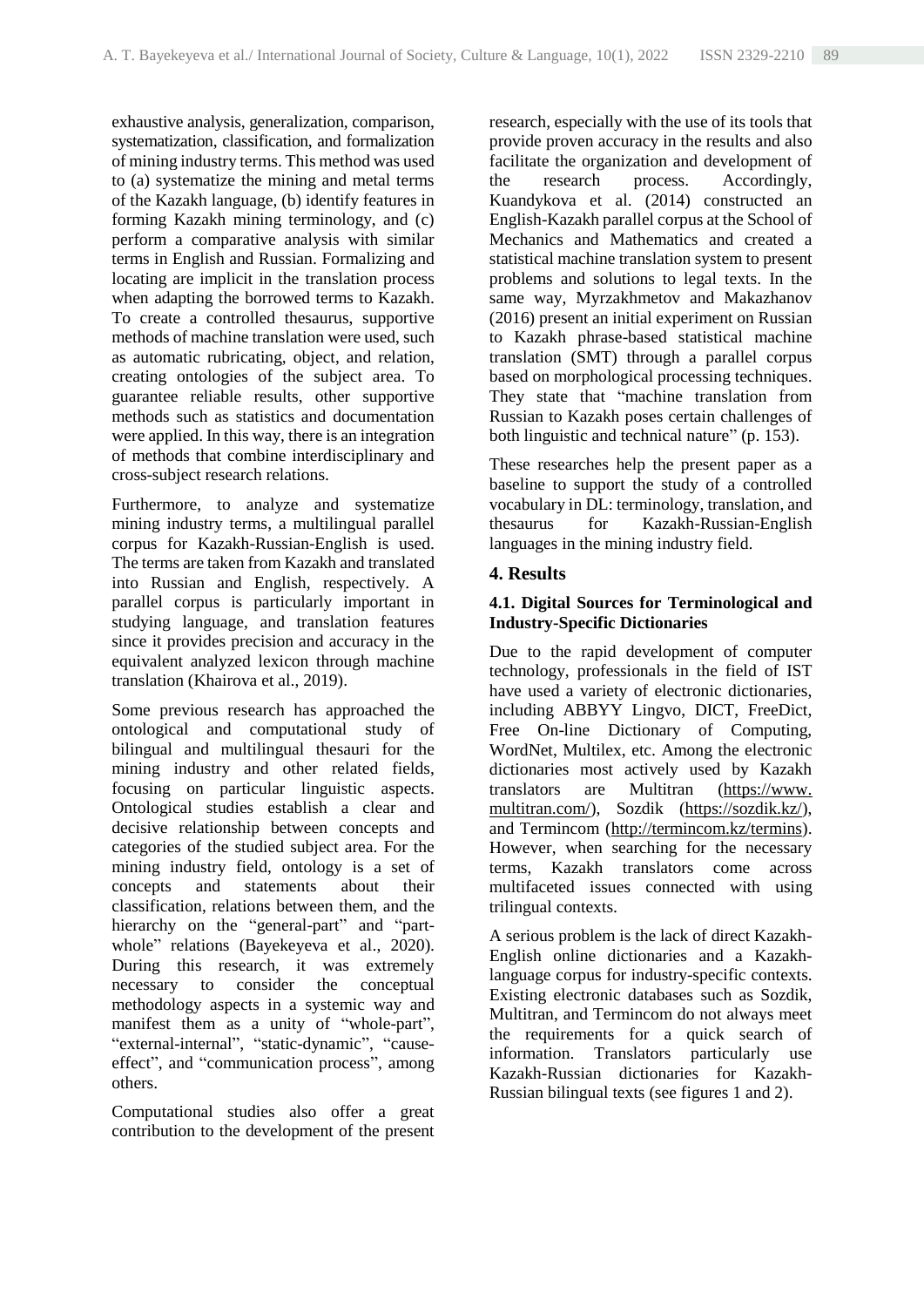| s⊗zdik<br><b>В Сездік</b><br>$\overline{X}_{A}$ Аудармашы $\overline{Y}_{C}$ Конвертер                         |                  |  |  |  |  |  |  |
|----------------------------------------------------------------------------------------------------------------|------------------|--|--|--|--|--|--|
| 4 Тарих <b>С</b> Таңдамалы (+) Сөз қосу<br>(?) Нұсқама<br><b>В</b> Сездік                                      |                  |  |  |  |  |  |  |
| Қазақша-орысша сөздік: металлургия                                                                             |                  |  |  |  |  |  |  |
| h<br>Θ<br>ə<br>¥<br>ĸ.<br>ң<br>F                                                                               | Backspace        |  |  |  |  |  |  |
| Tab<br>й<br>e<br>3<br>Ц<br>y<br>K<br>н<br>Ш<br>Щ<br>X<br>г                                                     | Delete<br>×<br>ъ |  |  |  |  |  |  |
| CapsLock<br>ф<br>a<br>л<br>B<br>п<br>p<br>o<br>Д<br>Ж<br>Э<br>ы                                                | Enter            |  |  |  |  |  |  |
| Shift<br>Я<br>Ч<br>c<br>т<br>м<br>N                                                                            | б<br>ю<br>Ъ      |  |  |  |  |  |  |
| Қазақша → Орысша<br>тек сөздік мақалаларынан және мысалдар $\blacktriangleright$<br><b>Іздеу</b><br>Бағыт<br>← |                  |  |  |  |  |  |  |
| Қазақша-орысша сөздік 56865 мақала, 424149 мысал.<br>Сөз/тіркес *<br>металлургия                               | ×<br>Аудару      |  |  |  |  |  |  |
| Мысалы: хош, 488653597 немесе с**д*к                                                                           |                  |  |  |  |  |  |  |
|                                                                                                                |                  |  |  |  |  |  |  |
| металлургия                                                                                                    | ♡                |  |  |  |  |  |  |
| металлургия                                                                                                    |                  |  |  |  |  |  |  |
| Figure 1                                                                                                       |                  |  |  |  |  |  |  |

*Web Page of Kazakh-Russian Sozdik Online Dictionary*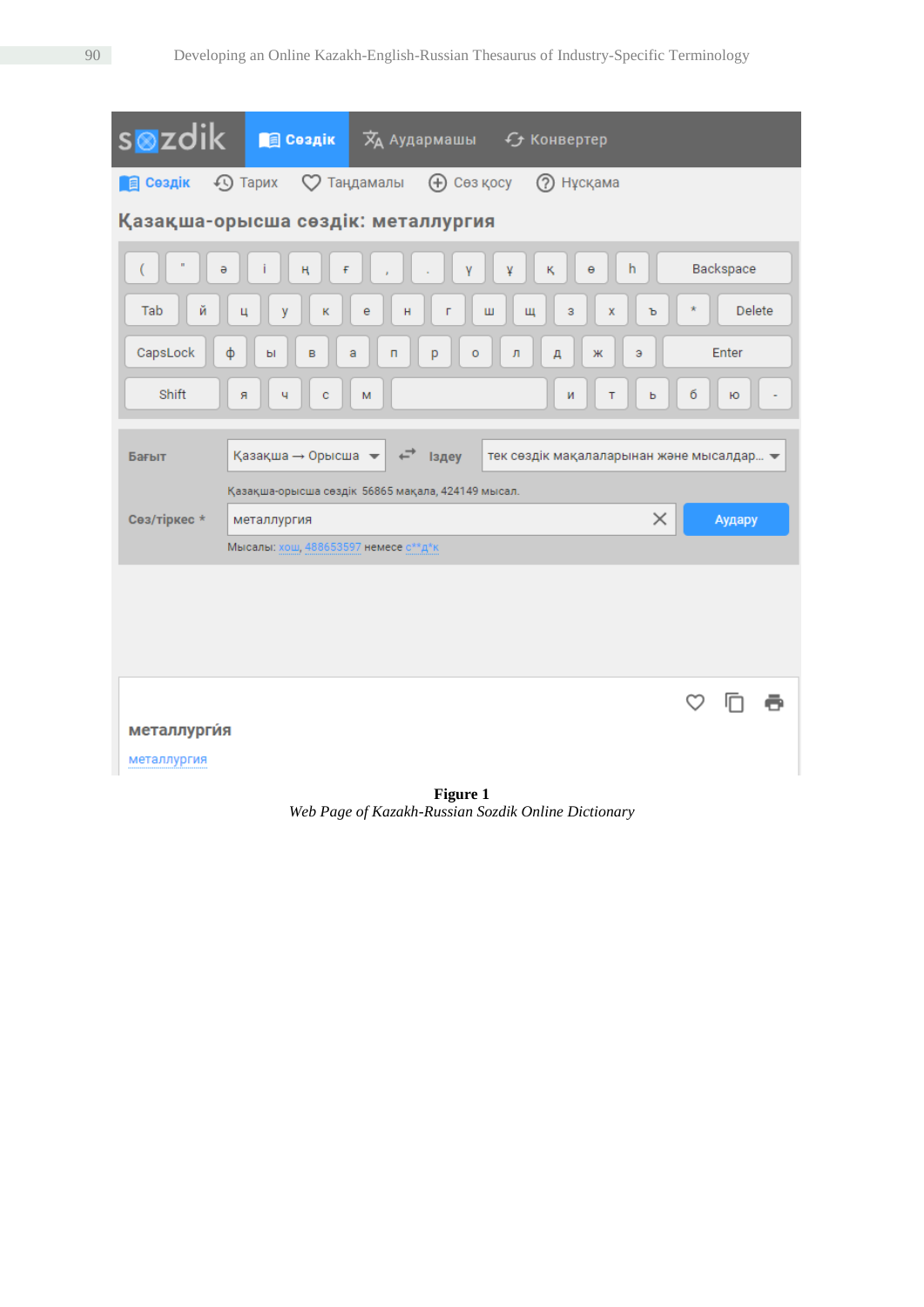| erminc Qm.kz       | Всего в базе<br>376 515 терминов | О проекте   | Написать нам    | Қаз/Qaz/Pyc<br>Документы | $\frac{1}{2}$ Вход   | fwt               |
|--------------------|----------------------------------|-------------|-----------------|--------------------------|----------------------|-------------------|
| 言<br>Термины       | Обсуждение                       | 圖<br>Статьи | $\Box$<br>Книги | ▥<br>Библиография        | 88<br><b>Галерея</b> | ⊫<br>Терминология |
| Выберите категорию | металлургия<br>$\checkmark$      |             |                 |                          |                      | O<br>Найти        |
| РЕЗУЛЬТАТЫ ПОИСКА  |                                  |             |                 |                          |                      |                   |

| No  | Название на казахском<br>Название на русском    |                                               | Категория                       |  |
|-----|-------------------------------------------------|-----------------------------------------------|---------------------------------|--|
|     | тау-кен-металлургиялық кешен (индустрия)        | горно-металлургический комплекс               | 2015 жылы бекітілген термин     |  |
| 2   | Корытпа (металлургия)                           | Сплав                                         | 1971-1981 жж. бекітілген термин |  |
| 3   | Жасыту (металлургия)                            | Отжиг                                         | 1971-1981 жж. бекітілген термин |  |
|     | Қорыту цехының шебері (металлургия)             | Мастер плавильного цеха                       | 1971-1981 жж. бекітілген термин |  |
| 5   | тау-кен-металлургиялық кешен                    | горно-металлургический комплекс               | Термины 2012-2015               |  |
| 6   | Электрметаллургия                               | Электрометаллургия                            | Физика и астрономия             |  |
|     | Металлургиялық эффект                           | Эффект металлургический                       | Энергетика                      |  |
| 8   | Металлургия                                     | Металлургия                                   | Энергетика                      |  |
| 9   | Металлургиялық сынықтар                         | Лом металлургический                          | Машиностроение                  |  |
| 10  | Металлургия                                     | Металлургия                                   | Машиностроение                  |  |
|     | Пирометаллургия                                 | Пирометаллургия                               | Машиностроение                  |  |
| 12. | Металлургия                                     | Металлургия                                   | Транспорт и средства связи      |  |
| 13. | Металлургиялық сынықтар                         | Лом металлургический                          | Транспорт и средства связи      |  |
| 14  | Металлургиялык химия                            | Металлургическая химия                        | Химия                           |  |
| 15. | Алтынды бөліп алудың гидрометаллургиялық тәсілі | Гидрометаллургический способ выделения золота | Химия                           |  |

**Figure 2**

*Web Page of Kazakh-Russian Terminological Dictionary by Terminological Committee*

Translators have to use Russian-English dictionaries for Russian-English bilingual texts (see Figure 3). So, in order to translate the texts from Kazakh into English, translators utilize two different dictionaries because of the absence of trilingual dictionaries.



**Figure 3** *Web Page of Russian-English Online Dictionary*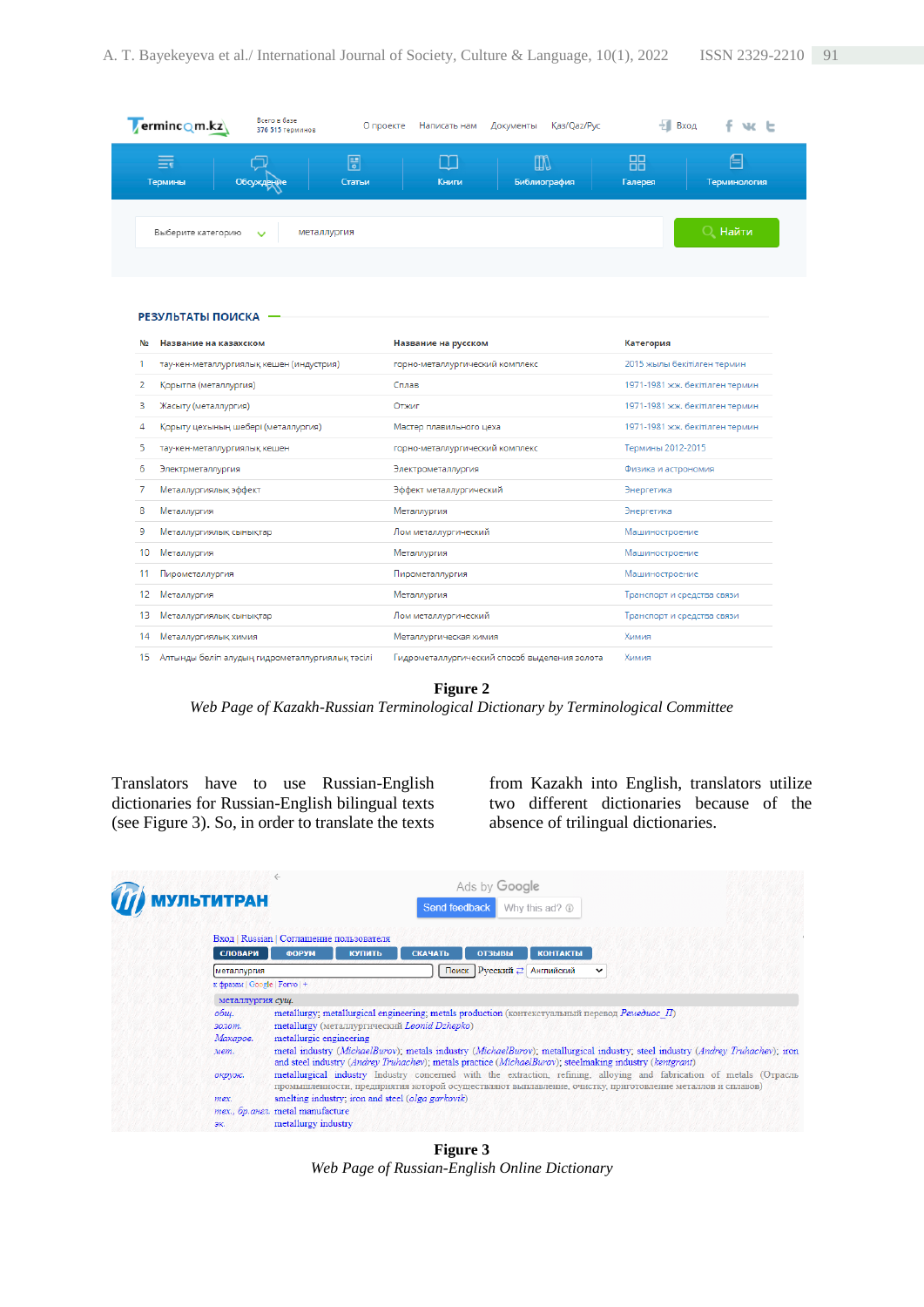In order to face the Kazakh translators' reality and to give an opportune answer to the problems mentioned above, this study presents a clever and convenient solution that consists of creating a new generation of multilingual Kazakh-Russian-English dictionaries. In this regard, it is necessary to immediately study, systematize, and give a scientific description of industry-specific terms in the Kazakh language. The Zthez international technical platform, tested by the Institute of Computational Technologies SB RAS, has been chosen for the compilation of a thesaurus of industry-specific terms in DL (http://db4.sbras.ru/elbib/data/ admin/adm.phtml). The members of the research group represent in Kazakhstan the traditions of the linguistic science school and the IT technology and science school of the Siberian branch of the Russian Academy of Science (see Figure 4).



*Web Page of the Thesaurus of Industry-specific Terms in Digital Library*

Developing a thesaurus contributes to the creation of an online database of industryspecific terms of the Kazakh language, with the most accurate semantic equivalents, synonyms, associate ranges, and other empirical material for the further enrichment of the Kazakh language corpus with texts, metadata, and translations of materials into English and Russian. The main advantage of this multilingual thesaurus is in its interoperable characteristics, so this thesaurus can be easily integrated into international databases such as the UNESCO, NISO, and LOGOS thesauri, compiled in accordance with the international standards (see National Information Standards Organization, 2003, 2005; IFLA, 2009).

# **4.2. Controlled Multilingual Thesaurus of Mining Terms**

Industry-specific terms should provide a clear and accurate reference to real objects and phenomena, establishing an unequivocal

understanding of the transmitted information by professionals. Therefore, a special requirement is imposed on these types of words. While considering the terms, it is necessary to bear in mind that, first of all, the term has the exact meaning in each field of study, i.e., it has a strictly defined meaning, which can be revealed by a logical definition, establishing the place of the designated concept by the term in the conceptual systems of a certain industry, science, or technology.

Gradually, the content of technical knowledge of the source language (SL) begins to penetrate the signs of the target language (TL) and enrich its vocabulary. In any language, the word or phrase is already inseparable from its meaning, and here the content of technical knowledge becomes an element of the language in a certain field, in this case, the mining industry. The technical knowledge which has found its expression in a word, in a term of SL, passes into a qualitatively new stage, joining the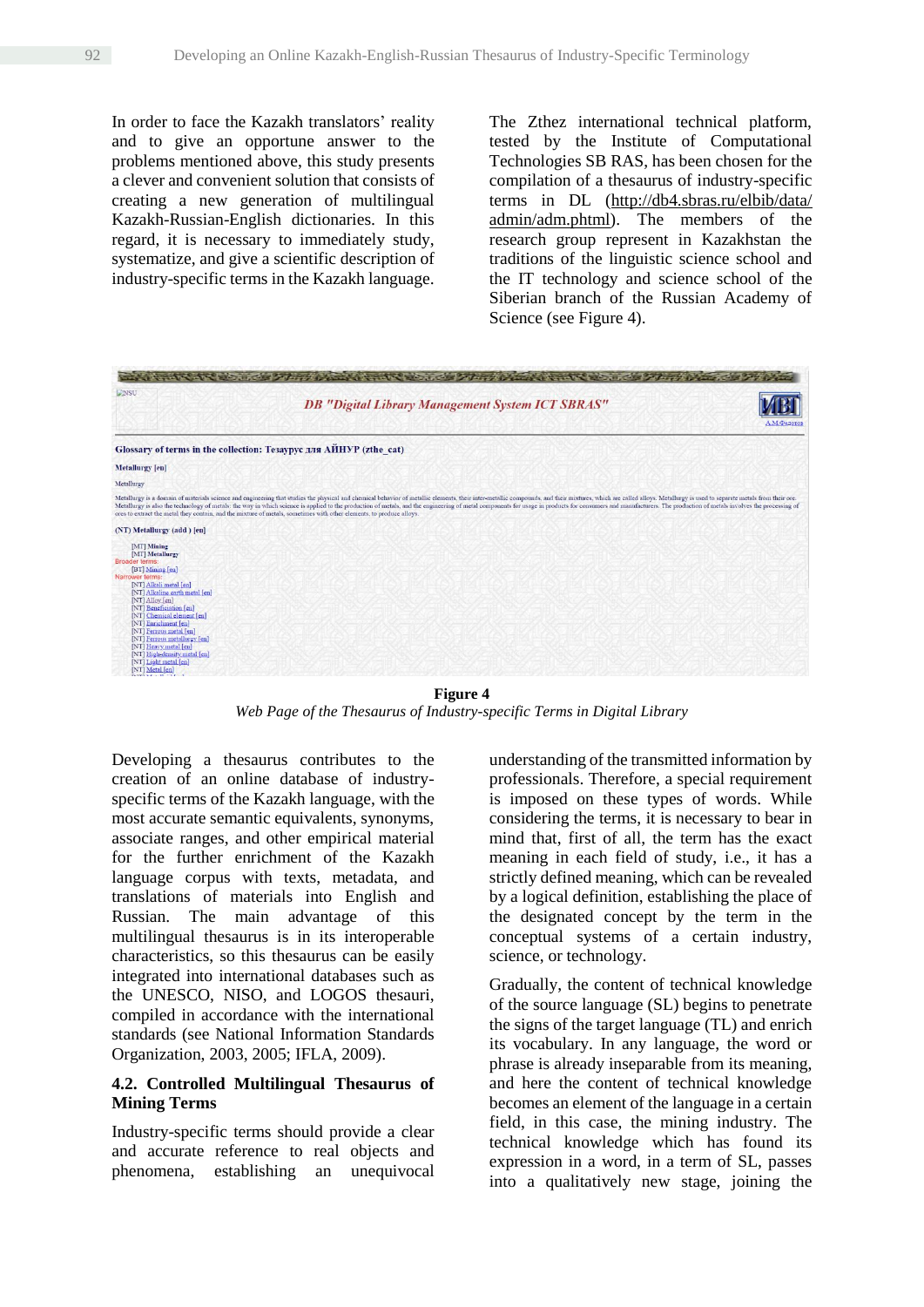semantic structure of TL, becoming a component of the terminological system of the given language.

Based on the foregoing, it can be concluded that industry-specific terms evolved over a long time and have now formed a strict terminological system. Within this system, certain forms of term building have been created, the degree of productivity of which makes it possible to determine the dynamics of growth of terms and further means of their development. In connection with the progress of industry, science, and technology, where new concepts are constantly being opened, it is necessary to use more and more new terms in the English, Kazakh, and Russian languages. Term building takes place both at the expense of the resources of the English language itself and by borrowing from other languages. This process allows language development and makes the terminology international, which allows scientists and professionals to understand each other better.

The ongoing research focuses on compiling an interoperable, controlled multilingual thesaurus for translation and terminology, and makes a contribution to the Kazakh language corpus of industry-specific terms. As a result of this study, major rubrics have been created for about 10,000 Kazakh terms related to the mining and metal industry. The terms in the proposed thesaurus are listed as a result of the analysis of more than 5,000 documents developed in Kazakhstan's mining projects (Tau Ken Samruk, its subsidiaries Tau-Ken Altyn, Tau-Ken Temir, Shalkiya Zinc, Silicon Mining, Masalsky GOK, Altyntau Kokshetau, Alaigyr, Spassk, etc.). All the terms of "Mining and Metallurgy" are grouped into the following rubrics: "Mining and Metals", "Minerals", "Exploration", "Production", "Equipment and Technology".

The proposed multilingual thesaurus provides relevant equivalents for three languages in one data scheme: Kazakh, Russian, and English. As a major translator's tool, the controlled multilingual thesaurus is a collection of information (corpus, arch) encompassing with maximum fullness the concept, definitions, and terms of a special field of knowledge or industry, with examples in real contexts, i.e., their use in texts. It is a particular type of special vocabulary in which semantic relations (synonyms, antonyms, paronyms, hyponyms, hyperonyms, and so forth) between lexical units are indicated.

The controlled multilingual thesaurus in the DL designed for IST comprises at least three elements:

- a list of structured and systematized terms, placed on the DL platform;
- the relations stated between the terms, indicated by their hierarchical relative position (e.g., *metal* – broader term; *iron concentrate* – narrower term, *iron content and Fe-content* – synonym, etc.);
- a set of rules on how to use the thesaurus in the DL.

Thus, in order to form the interoperable Information Retrieval Thesaurus for IST, it is strictly recommended to provide the following basic criteria of compiling a controlled vocabulary:

- a set of thesaurus descriptors should be sufficient to describe an arbitrary domain document, particularly for the subject area of industries or study fields; and
- the number of descriptors should not be too large; they should contain the necessary information for the subject area only.

Most professional guides, dictionaries, and glossaries designed for IST are normally systematized in alphabetical order and usually have multiple synonyms for industry-specific terms. In contrast, the controlled multilingual thesaurus makes it possible to reveal the meaning of a special term with the help of descriptions and other concept group correlations and to relate broader and narrower terms.

# **5. Concluding Remarks**

This information technology era offers great opportunities to develop, enhance, and solve communication issues between frontiers. This technology is applied in various fields of human knowledge, particularly in those related to linguistic communication, and technical translation in the industry area is one of them. Machine translation systems used by translators of any nationality and culture expand, open, and feed the communication process for all social sectors. In this regard, this paper considers the translation issues faced by Kazakh translators when dealing with the special terminology of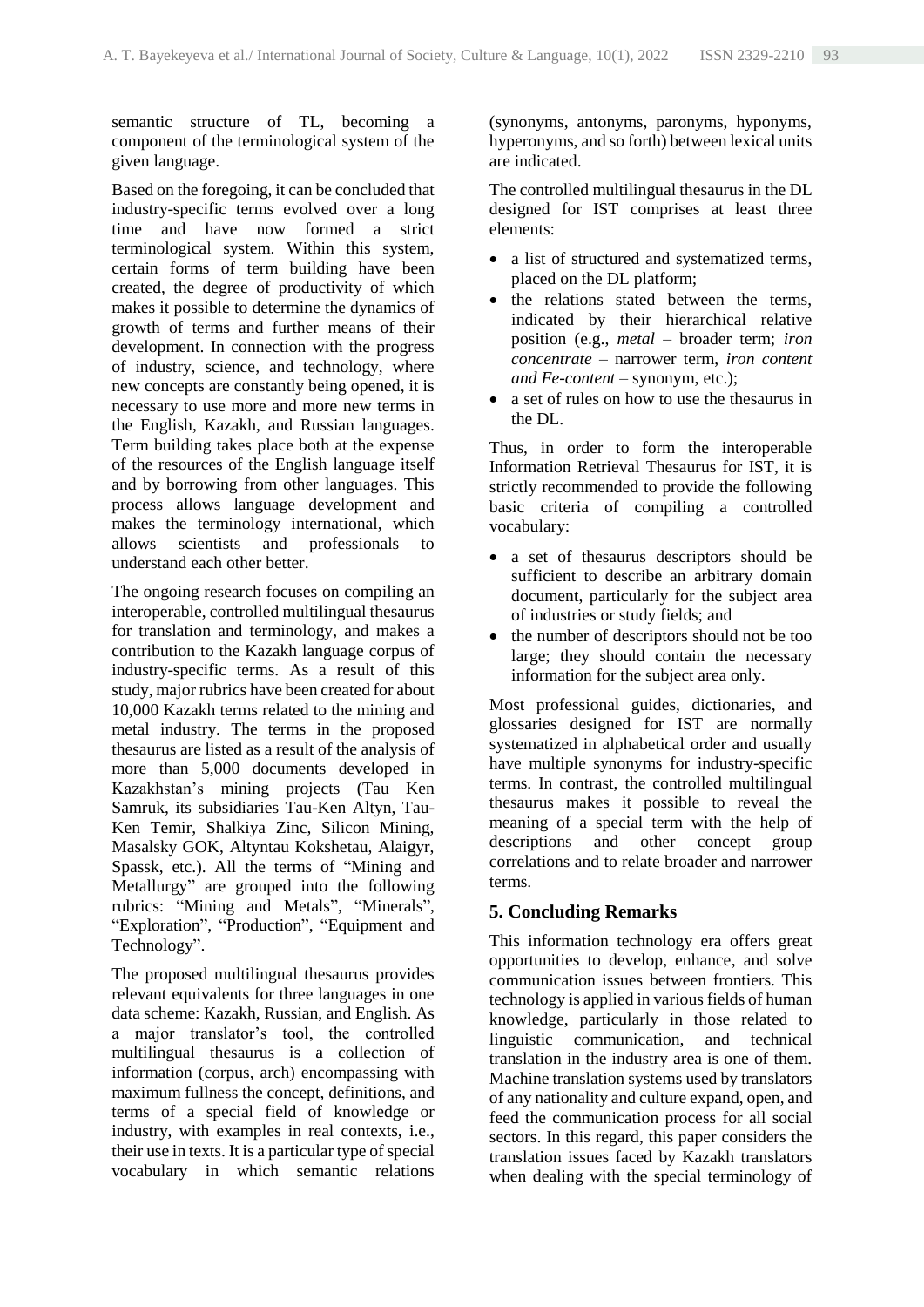mining industry fields to be translated into Russian and English. According to the study results, it is concluded that these issues are mainly related to the lack of a multilingual thesaurus that allow a suitable translation – simultaneously – in the three languages, keeping the same semantic structure, meaning, and function, to maintain a clear and truthful translation process.

To make life easier in the Kazakh translation business, it is, therefore, necessary to develop an industry-based thesaurus or multilingual thesaurus for a specific field of study. The mining industry is a rapidly developing industry whose terminology needs careful systematization to allow quick translation from English into Kazakh and vice versa. The creation of a controlled-vocabulary Kazakh-English-Russian thesaurus answers the main question of this research: Kazakh translation issues not having a multilingual tool to provide accurately translated equivalents in Russian and English.

The thesaurus based on the Zthes data scheme is a uniquely created, interoperable thesaurus that provides equivalents for industry-specific terms in Kazakh, English, and Russian, respectively. Unlike other multilingual dictionaries, the controlled multilingual thesaurus enables the revelation of the meaning of a term with the help of descriptions, correlations with other concepts and their groups, and related broader and narrower terms.

The novelty of this study is based on the prompt and proper solution offered for translation issues that not only helps the Kazakh scholarly community but also others. Results have shown the benefits of creating and using a multilingual thesaurus to give adequate answers to specific problems when applying certain search criteria. These benefits are to (a) establish semantic relations in lexical units to deal properly with the vocabulary in the required languages, (b) structure and systematize the terms to relate them in the three languages in an interoperable relation, and (c) hierarchize the term positions.

Therefore, the study of industry-specific terms and multilingual thesauri is a promising area of modern linguistics that unites translation, terminology, and computational linguistics in an interdisciplinary approach. Therefore, this study may help to improve, develop, and create further research in multilingual parallel corpora, computational linguistics, and morphological and ontological studies as well.

The controlled thesaurus of industry-specific terms described in the present study can serve as a model for compiling similar multilingual dictionaries for other sectors and industries in Kazakhstan and other countries. Furthermore, it can be used to enrich the knowledge base for intelligence systems, as well as build the foundation for a Kazakh language corpus, unifying and systematizing Kazakh industryspecific terms in a multilingual way. Due to its interoperability, the presented multilingual thesaurus can easily be integrated into international databases such as UNESCO, NISO, and LOGOS.

### **Acknowledgments**

This work was written within the framework of the joint projects for a PhD thesis and a multilingual digital thesaurus at L. N. Gumilyov Eurasian National University and Novosibirsk State University (the Governmental grant for 2017–20) with the support of Goethe University Frankfurt.

### **References**

- Ábdіrahmanov, A., & Býketov, E. (1959). *Metallýrgııa ónerkásіbі termınderіnіń qysqasha oryssha-qazaqsha sózdіgі* [Short Russian-Kazakh dictionary of terms of metallurgical industry]. Almaty: Rayan.
- Ábdіrahmanov, Á., & Manabaev, B. (1991). *Sý tehnıkasy termınderіnіń orysshaqazaqsha sózdіgі* [Russian-Kazakh dictionary of water engineering terms]. Almaty: Nauka.
- Abdirasilov, E. (1999). Lıngvıstıkalyq termınderdіń semantıkalyq qatynastary [Semantic relations of linguistic terms]. Almaty: Nauka.
- Ahmad, K., & Gillam, L. (2005). Automatic ontology extraction from unstructured texts. In R. Meersman, & Z. Tari (Eds.), *On the move to meaningful Internet systems 2005: CoopIS, DOA, and ODBASE* (pp. 1330-1346). Berlin, Heidelberg: Springer.
- Aitbaiuly, O. (2013). *Qazaq tіl bіlіmіnіń termınologııasy məselelerі* [The terminological issues of Kazakh linguistics]. Almaty: Abzal-Ai.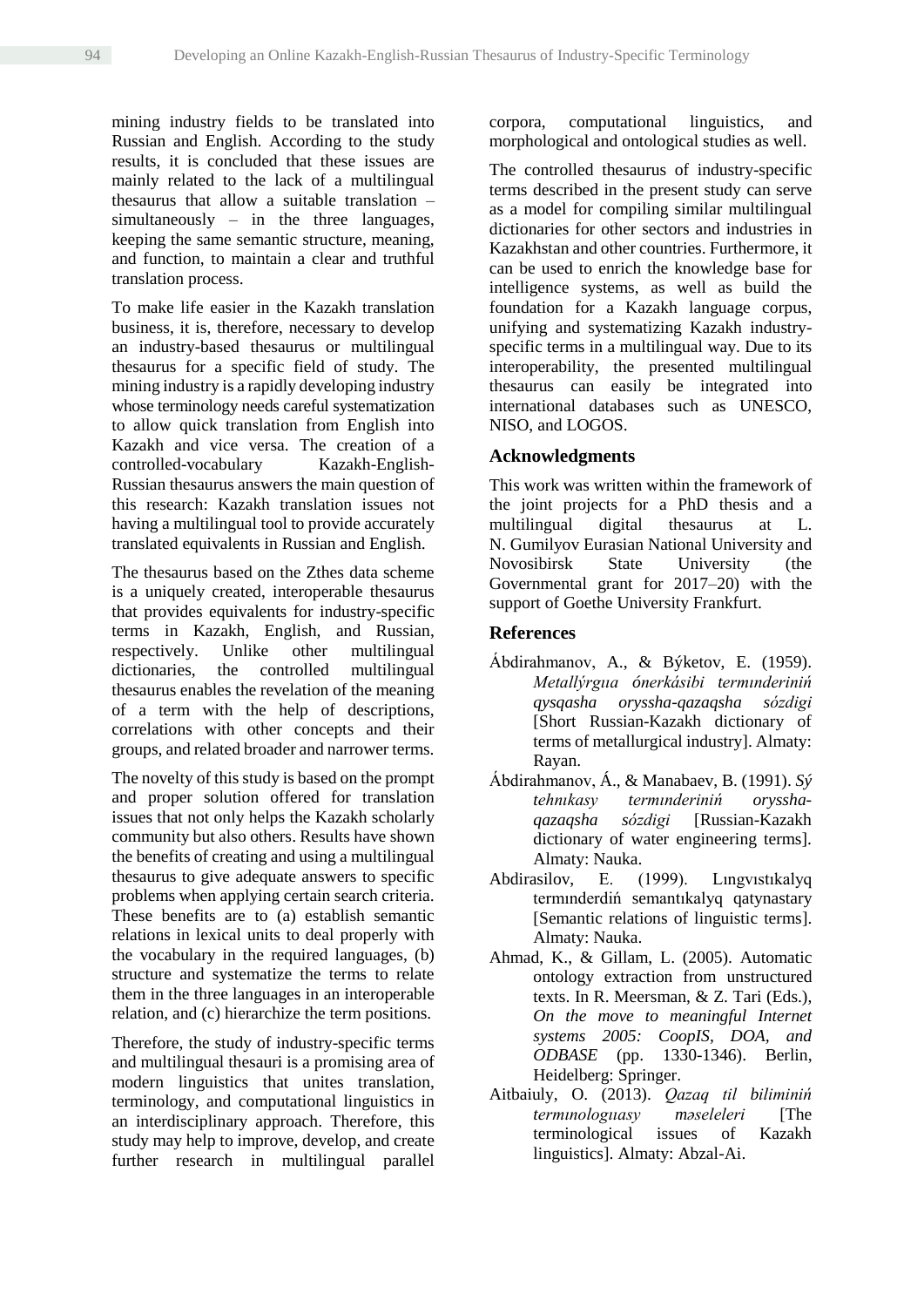- Aitim, A. K., Satybaldiyeva, R. Z., & Wojcik, W. (2020). The construction of the Kazakh language thesauri in automatic word processing system*.* In R. Uskenbayeva (Ed.), *Proceedings of ICEMIS'20: 6th ACM International Conference on Engineering & MIS 2020* (pp. 1-4). New York: ACM Press.
- Akhmed-Zaki, D., Mansurova, M., Madiyeva, G., Kadyrbek, N., & Kyrgyzbayeva, M. (2021). Development of the information system for the Kazakh language preprocessing. *Cogent Engineering, 8*(1), 1896418.
- Aleshinskaya, E., & Albatsha, A. (2020). A cognitive model to enhance professional competence in computer science. *Procedia – Computer Science, 169*, 326– 329.
- Altenbek, G., & Sun, R. (2010). Kazakh noun phrase extraction based on N-gram and rules. In M. D. G. Zhou, H. Qi, & M. Zhamg (Eds.), *Proceedings of IALP 2010: 2010 International Conference on Asian Language Processing* (pp. 305– 308). Los Alamitos, CA: IEEE Computer Society.
- Ámіrbaev, M., Bektaev, Q., Bókeıhanov, R., Jáýtіkov, O., Orazbaev, B., & Sátbaev, M. (1959). *Oryssha-qazaqsha termınologııa sózdіgі* [Russian-Kazakh dictionary of terminology] . Almaty: Publishing House of the Academy of Sciences of the Kazakh SSR.
- National Information Standards Organization (2003). *Information retrieval (Z39.50): Application service definition and protocol specification* (ANSI/NISO Z39.50-2003). Bethesda, MD: NISO Press.
- National Information Standards Organization (2005). *Guidelines for the construction, format and management of monolingual controlled vocabularies* (ANSI/NISO Z39.19-2005). Bethesda, MD: NISO Press.
- Baitursynuly, A. (2009). *Til – qural.* [Language as a tool]. Almaty: Sardar.
- Bakaev, M., Nuǵymanov, Q., Seıdýalıev, Z., Ybyraev, Sh., & Ulyqbekov, O. (1962). *Oryssha-qazaqsha termınologııa sózdіgі. Taý-ken іsterі* [Russian-Kazakh dictionary of terminology. Mining]. Almaty: Publishing House of the

Academy of Sciences of the Kazakh SSR.

- Bayekeyeva, A., Tazhibayeva, S., Shaheen, A., Beisenova, Z., & Mamayeva, G. (2020). Multilingual thesaurus of industryspecific terms as major aids for translators. *Opción, 36*(27), 1864-1900.
- Beisenova, Z. (2011). *Otraslevaya terminologiya: Sistemnost, tipologiya, funktsionirovaniye* [Industry-specific terminology: System, typology, functions]. Astana: CBO and MI.
- Beisenova, Z. (2014). *Intercultural approach of professional lexicon in veterinary medicine*. London: Aitmatov Academy.
- Bekbulatov, E., & Kartbayev, A. (2014). A study of certain morphological structures of Kazakh and their impact on the machine translation quality. In A. Adamov (Ed.), *Proceedings of Application of Information and Communication Technologies: 8th IEEE International Conference* (pp. 1-5). Los Alamitos, CA: IEEE Computer Society.
- Bіrіmjanov, B., & Omarov, S. (1974). *Hımııa termınderіnіń oryssha-qazaqsha sózdіgі* [Russian-Kazakh dictionary of chemical terms]. Almaty: KazGosNII.
- Bloschchynskyi, I., Borakovskyy, L., Prihodko, G., Novikova, T., Moroz, N., & Kalyniuk, N. (2021). The comparative analysis of the English and German termformation in the legislative documents (based on the Schengen Border Code). *International Journal of Society, Culture & Language, 9*(3), 73-81.
- Cabrė, M. (1998). *Terminology: Theory, methods and applications*. Amsterdam/ Philadephia: John Benjamins Publishing Company.
- Djanabekov, K., & Djanabekova, G. (2013). *Oryssha-qazaqsha veterınarlyq sózdіk* [Russian-Kazakh veterinary dictionary]. Almaty: Sózdіk Slovar.
- *Encyclopedia Britannica* (15<sup>th</sup> ed.). (1998). Chicago: Encyclopedia Britannica.
- Fay, A. (1920). *A glossary of the mining and mineral industry*. Washington: Government Printing Office.
- Fedotov, A., Tussupov, J., Sambetbayeva, M., Fedotova, O., Sagnayeva, S., Bapanov, A., & Tazhibaeva, S. (2016). Classification model and morphological analysis in multilingual scientific and educational information systems.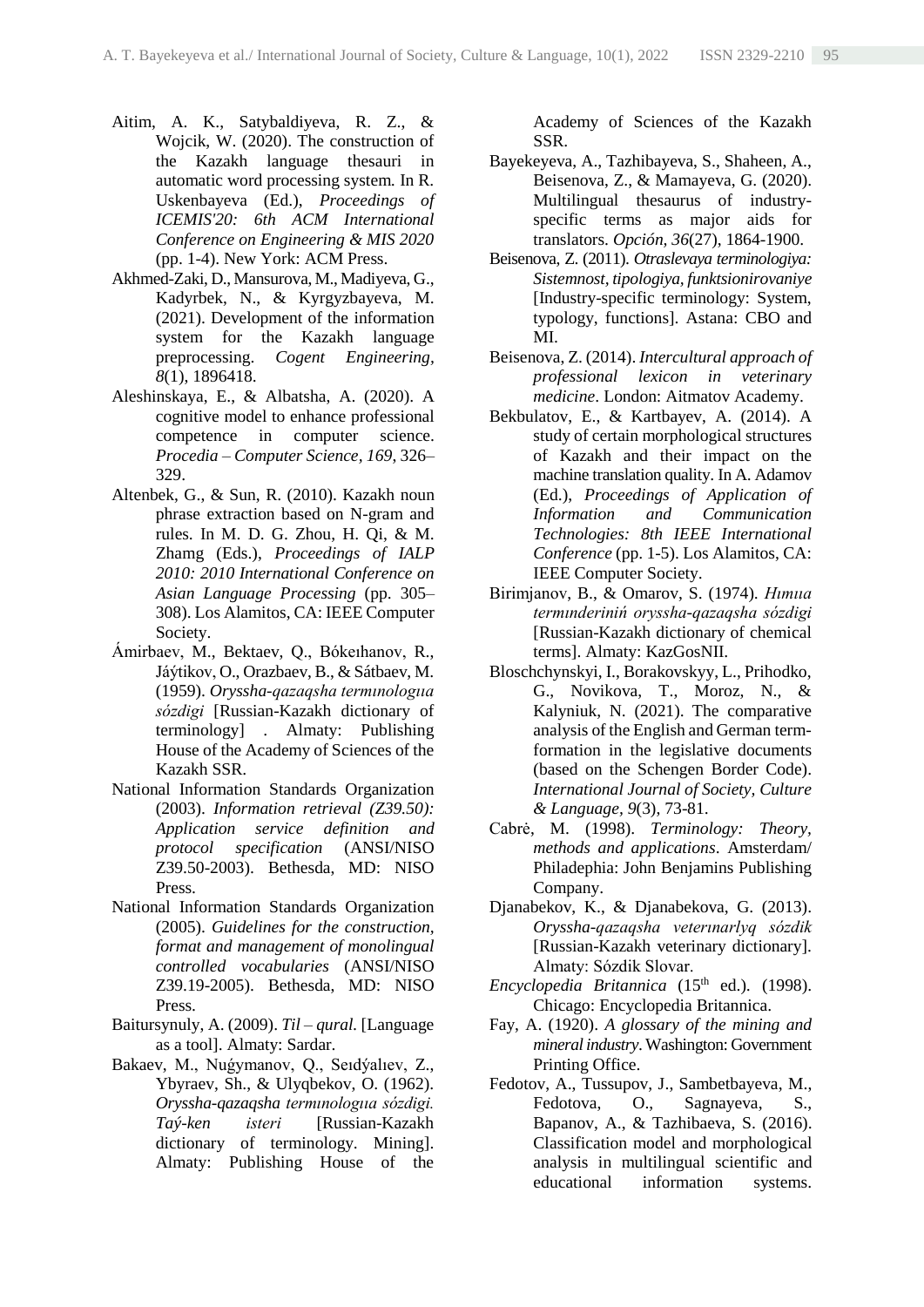*Journal of Theoretical and Applied Information Technology, 86*(1), 96–111.

- Franco, J. (2004). The study of technical and scientific translation: An examination of its historical development. *The Journal of Specialized Translation, 1*, 29-49.
- Heidari, F., Jalilifar, A., & Salimi, A. (2020). Developing a corpus-based word list in pharmacy research articles: A focus on academic culture. *International Journal of Society, Culture & Language, 8*(1), 1- 15.
- Hornby, A. (1995). *Oxford advanced learner's dictionary.* Oxford: Oxford University Press.
- IFLA. (2009). *Guidelines for multilingual thesauri* (IFLA professional reports: 115). Retrieved from http://www.ifap.ru/ library/book411.pdf
- Ilyasova, G. (2010). *Oryssha-qazaqsha termınologııalyq anyqtamalyq sózdіk (Aqparattyq júıe salasy)* [Russian-Kazakh terminological dictionary. Information systems]. Almaty: Memlekettіk Tіldі Damytý Instıtýty.
- Isakova, S. (2000). *Qazaq tіlіndegі psıhologııa termınderі* [Terms of psychology in the Kazakh language]. Almaty: Sózdіk Slovar.
- Joldasbekov, Ó., & Ábdіrahmanov A., (1968). *Oryssha-qazaqsha mehanızm men mashınalardyń termınologııalyq sózdіgі* [Russian-Kazakh terminological dictionary of mechanisms and machines]. Almaty: Publishing House of the Academy of Sciences of the Kazakh SSR.
- Joldasbekov, Ó., & Saǵıtov M. (1994). *Teorııalyq mehanıka termınderіnіń oryssha-qazaqsha sózdіgі* [Russian-Kazakh dictionary of terms of theoretical mechanics]. Almaty: Nauka.
- Kaidarov, A. (1993). *Qazaq termınologııasyna jańasha kózqaras* [A new view on Kazakh terminology]. Almaty: Nauka.
- Kaliuly, B. (2008). *Qazaq termıntanymynyń ózektі máselelerі* [Topical issues of Kazakh terminology]. Almaty: Sózdіk Slovar.
- Kartbayev, A. (2015). *Learning word alignment models for Kazakh-English machine translation*. In V.-N. Huynh, M. Inuiguchi, & T. Demoeux (Eds.), *Proceedings of Integrated Uncertainty in Knowledge Modelling and Decision Making: 4th International Symposium,*

*IUKM 2015* (pp. 326-335). Cham: Springer.

- Karatyshkanov, N. (1927). *Pán sózderі* [Subject terms]. Almaty: Er-Daulet.
- Khairova, N., Kolesnyk, A, Mamyrbayev, O., & Mukhsina, K. (2019). The aligned Kazakh-Russian parallel corpus focused on the crime theme. In V. Lytvyn, N. Sharonova, T. Hamon, O. Cherednichenko, N. Grabar, A. Kowalska-Styczen, & V. Vysotska (Eds.), *Proceedings of Computational Linguistics and Intelligent Systems: 3rd International Conference, COLINS-2019* (pp. 116- 125). Aachen: CEUR Workshop Proceedings.
- Koyanbayev, A., & Sabirova, N. (2013). *Keme qurylysynyń sózdіgі. Orysshaaǵylshynsha-qazaqsha* [Dictionary of ship construction. Russian-English-Kazakh]. Almaty: Sózdіk Slovar.
- [Kuandykova,](https://www.researchgate.net/scientific-contributions/Ayana-Kuandykova-2070228707) A., Kartbayev A., & Kaldybekov, T. (2014). English-Kazakh parallel corpus for statistical machine translation*. [International](https://www.researchgate.net/journal/International-Journal-on-Natural-Language-Computing-2319-4111) Journal on Natural Language [Computing,](https://www.researchgate.net/journal/International-Journal-on-Natural-Language-Computing-2319-4111) 3*(3), 65- 72.
- Kurmanbaiuly, S. (2014). *Qazaq termınologııasy: Zertteýler, oqýlyq, sózdіk, bıblıografııa* [Kazakh terminology: Research, manual, dictionary, bibliography]. Almaty: Sardar.
- Kurmanbaiuly, S., & Sapina, S. (2004). *Oryssha-qazaqsha, Qazaqsha-Oryssha termınder men ataýlar sózdіgі. Memtermınkom bekіtken termınder men ataýlar sózdіgі* [Russian-Kazakh, Kazakh-Russian dictionary of terms. Dictionary of terms approved by Terminological Committee]. Almaty: Sózdіk Slovar.
- Leichik, V. (2009). *Terminovedenie: Predmet, metody, struktura* [Terminology: Subject, methods, structure]. Moscow: Librokom.
- Lotte, J. (1961). *Osnovy ostroeniya nauchnotekhnicheskoj terminologii* [Fundamentals of building scientific and technical terminology]. Moscow: AS USSR.
- Makhambet, A. (2015). *Munaı men gaz oıynsha Qazaqsha-oryssha aaǵylshynsha sózdіk* [Kazakh-Russian-English dictionary for oil and gas]. Almaty: Asyl Sóz.
- Makhambetov, O., Makazhanov, A., Yessenbayev, Z., Matkarimov, B., Sabyrgaliyev, I., & Sharafudinov, A. (2013). Assembling the Kazakh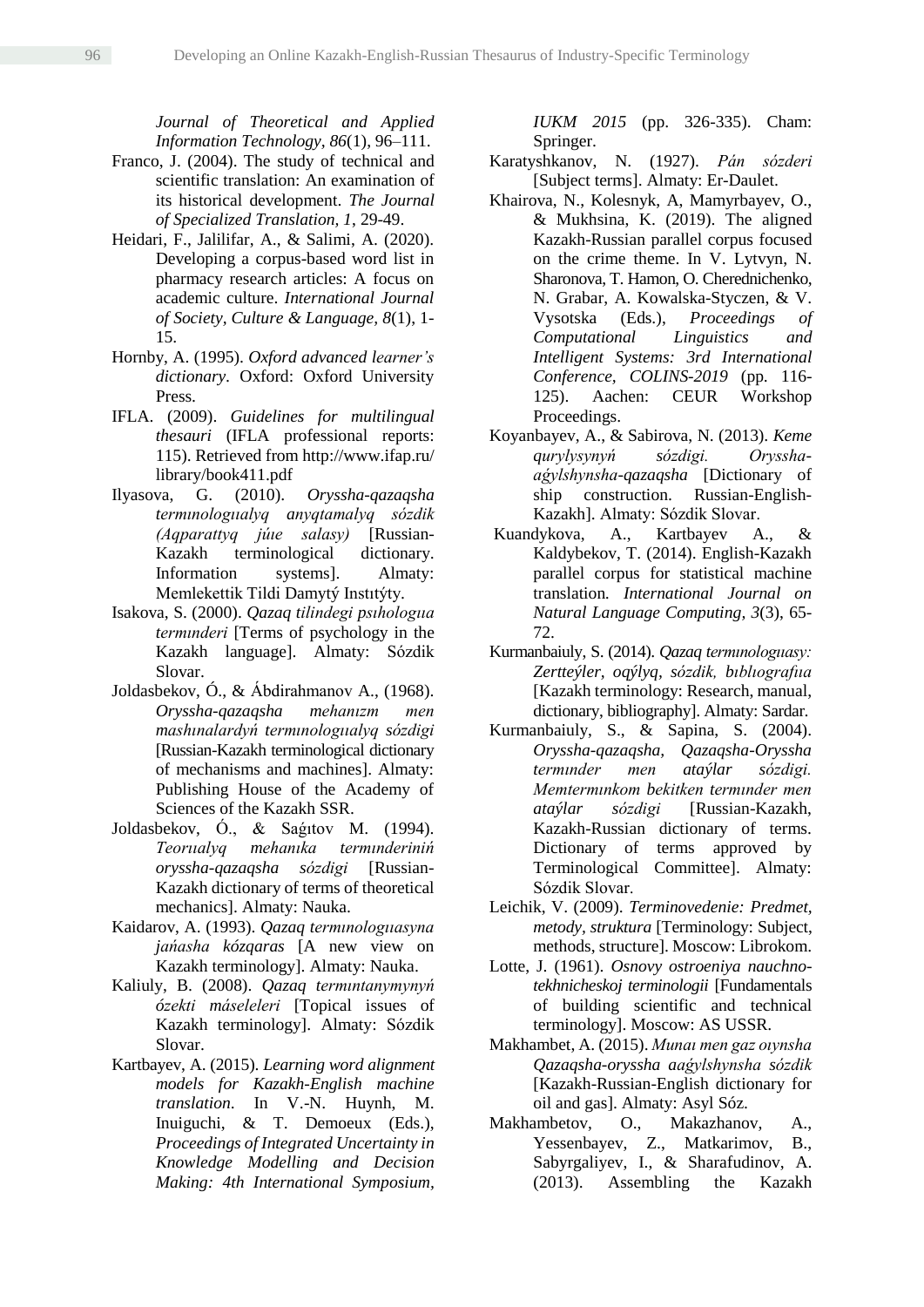language corpus. In D. Yarowsky, T. Balwin, A. Korhonen, K. Livescu, & S. Bethard (Eds.), *Proceedings of EMNLP 2013: 2013 Conference on Empirical Methods in Natural Language Processing*, (pp. 1022–1031). Seattle, WA: Association for Computational Linguistics.

- Mansurova, M., Madiyeva, G., Aubakirov, S., Yermekov, Z., & Alimzhanov, Y. (2017). Design and development of media-corpus of the Kazakh language. In N. Nguyen, G. Papadopoulos, P. Jędrzejowicz, B. Trawiński, & G. Vossen (Eds.), *Proceedings of Computational Collective Intelligence: Lecture Notes in Computer Science,* (Vol. 10449, pp. 509– 518). Cham: Springer.
- Mashanov, A., Ábdіrahmanov, A., & Sadyqov, J. (1960). *Geologııa termınderіnіń oryssha-qazaqsha sózdіgі* [Russian-Kazakh dictionary of geological terms]. Almaty: Publishing House of the Academy of Sciences of the Kazakh SSR.
- Mashanov, A. Mýsin, A., & Aitashev, G. (1959). *Metallýrgııa ónerkásіbі, taý-ken іsі jáne fizıka termınderіnіń orysshaqazaqsha sózdіgі* [Russian-Kazakh dictionary of terms of metallurgy, mining and physics]. Almaty: Publishing House of the Academy of Sciences of the Kazakh SSR.
- Medeubekuly, S., Omarova, B., & Abdiyeva, R. (2013). *Baspa jjáne polıgrafııa termınderіnіń túsіndіrme sózdіgі*  [Dictionary of polygraphs terms]. Almaty: Sózdіk Slovar.
- Myńbaev, K., Shynybaev, M., & Baımіrov, M. (1983). *Aýyl sharýashylyǵyn mehanıkalandyrýdyń oryssha-qazaqsha sózdіgі* [Russian-Kazakh dictionary of agricultural mechanization]. Almaty: Nauka.
- Niyazbek, M., & Talp, K. (2019). The Kazakh terminology recognition system in the IT field. *IOP Conference Series: Earth and Environmental Science, 371*(5), 052028.
- Omarov, E. (1923). *Fızıka pán sózderі. Fızıka* [Physics subject words. Physics]. Astana: IC-Servis.
- Omashuly, D. (2013). *Zańnama uǵymdarynyń tezaýrýsy* [Thesaurus of legal terms]. Almaty: Sózdіk Slovar.
- [Oztopcu,](https://www.routledge.com/search?author=Kurtulus%20Oztopcu) K., [Abuov,](https://www.routledge.com/search?author=Zhoumagaly%20Abouv) Zh., [Kambarov,](https://www.routledge.com/search?author=Nasir%20Kambarov) N., & [Azemoun,](https://www.routledge.com/search?author=Youssef%20Azemoun) Y. (1996). *Dictionary of the Turkic languages.* London and New York: Routledge.
- Qudaibergenov, R. (2009). *Tehnikalyq terminder sözdıgı* [Dictionary of technical terms]. Almaty: Taimas.
- Qulmanov, S. (2009). *Oryssha-qazaqsha termınologııalyq anyqtamalyq sózdіk (Sáýlet jáne qurylys salasy)* [Russian-Kazakh terminological dictionary. Architecture and construction]. Almaty: Memlekettіk Tіldі Damytý Ortalyǵy.
- Rakhimova, D., & Zhumanov, Z. (2017). Complex technology of machine translation resources extension for the Kazakh language. *Advanced Topics in Intelligent Information and Database Systems, Studies in Computational Intelligence*, *710*, 297–307.
- Reformatsky, А. (1961). *Chto takoe termin i terminologiya. Voprosy terminologii* [What is a term and terminology. Questions of terminology]. Moscow: Nauka.
- Sambetbayeva, M. A., Fedotov, A. M., Tusupov, J. A., Sagnayeva, S. K., Bapanov, A. A., Nurgulzhanova, A. N., & Yerimbetova, A. S. (2016). Using the thesaurus to develop it inquiry systems. *Journal of Theoretical and Applied Information Technology, 86*(1), 44-61.
- Serıkbaev, D., Joldasbekov, O., Tajıbaev, S., & Abdrahmanov, A. (1974). *Rýsskokazahskıı termınologıcheskıı slovar po mashınostroenııý* [Russian-Kazakh terminological dictionary on machine building]. Almaty: Publishing House of the Academy of Sciences of the Kazakh SSR.
- Sharipbay, A., Razakhova, B., Mukanova, A., Yergesh, B., & Yelibayeva, G. (2019). Syntax parsing model of Kazakh simple sentences. In I. Hoballah (Ed.), *Proceedings of DATA'19: Second International Conference on Data Science, E-Learning and Information Systems* (pp. 1–5). New York: Association for Computer Machinery.
- Superanskaya, A., Podolskaya, N., & Vassilyeva, N. (2012). *Obshchaya terminologiya: Voprosy teorii* [General terminology: Questions of theory]. Moscow: Librokom.